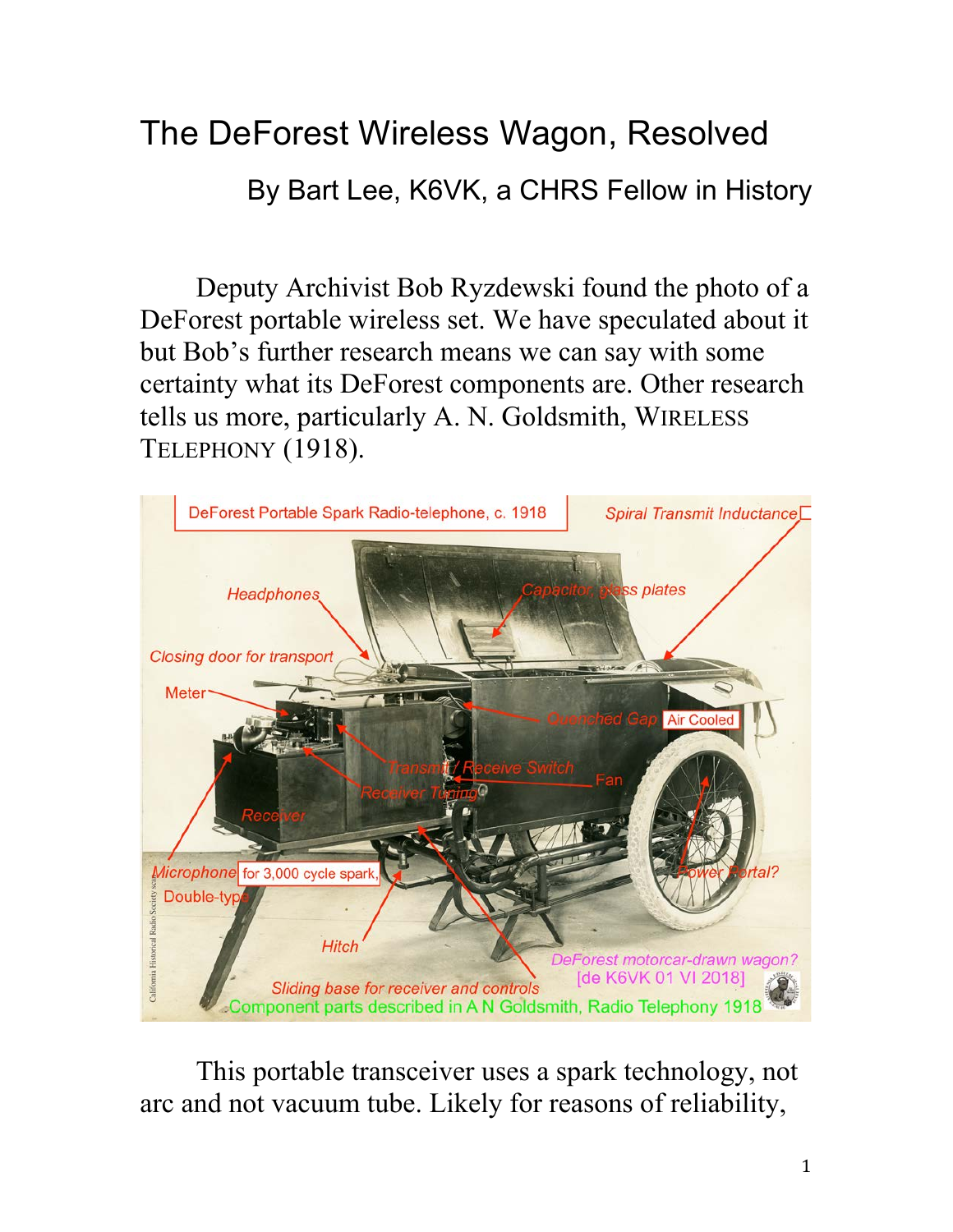de Forest reverted to spark. But the spark inductance interrupter operated at 3,000 cycles. The inductance's very high output voltage oscillated at this frequency, higher than the human voice. This then went to the quenched spark gap.

This spark gap created the radio frequency energy of the set. The surrounding tuning circuits (and the antenna) determined the frequency emitted. This energy was very close to a continuous wave because of the frequency of interruption.

After finding the wagon, Bob then found the following photo in the Society of Wireless Pioneers archives:

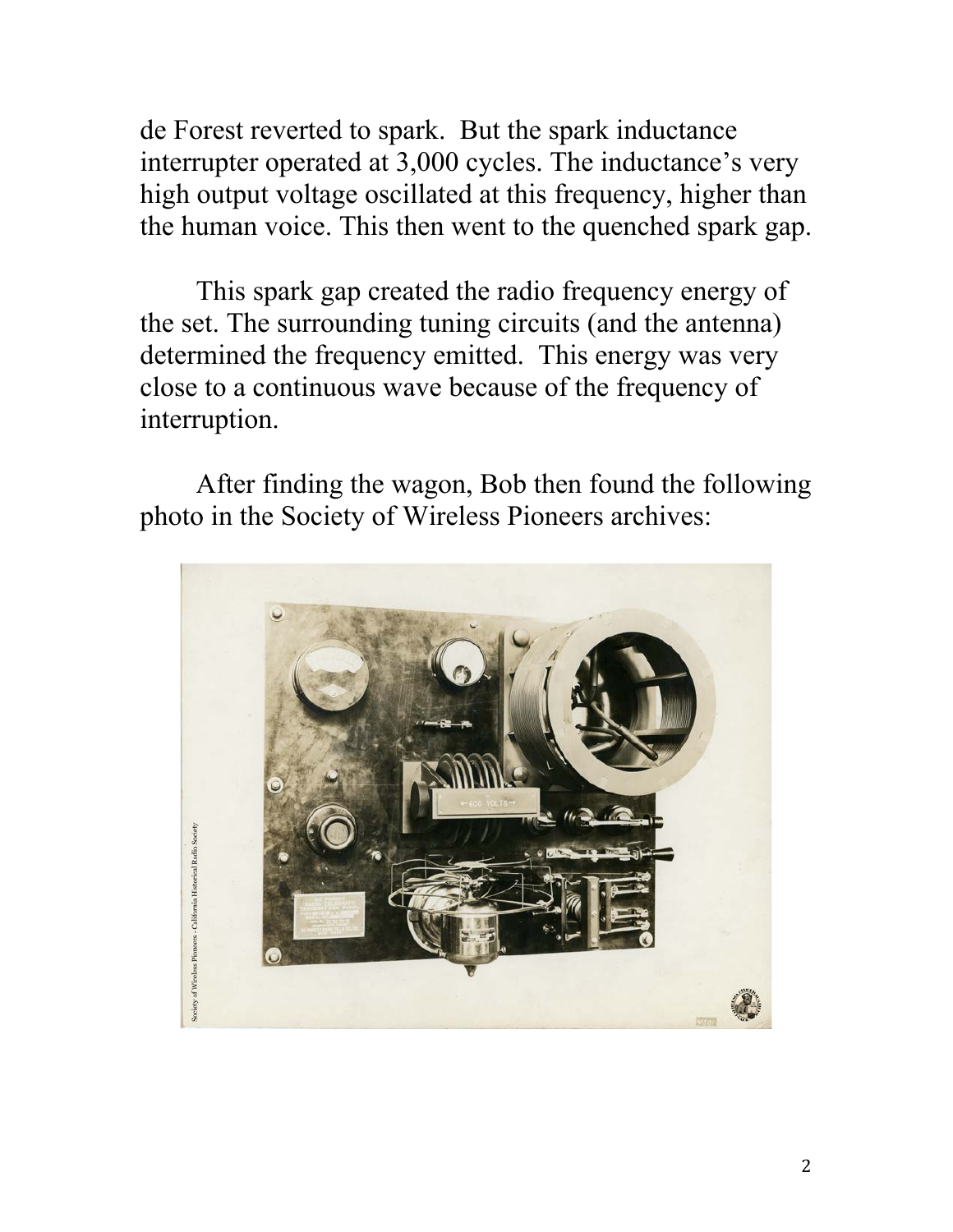This is an air-cooled one-kilowatt quenched gap transmitter that DeForest offered for sale. The fan blows air through the gap. This transmitter's nomenclature plaque appears below (inverted):



De Forest wanted to transmit voice, to send speech. To modulate the RF output, de Forest put a carbon microphone into the ground lead. This modulated the radio frequency energy (RF) from the quenched gap with the audio of the speech into the microphone. This was a standard technique in arc transmitters, with which de Forest had worked as early as 1907.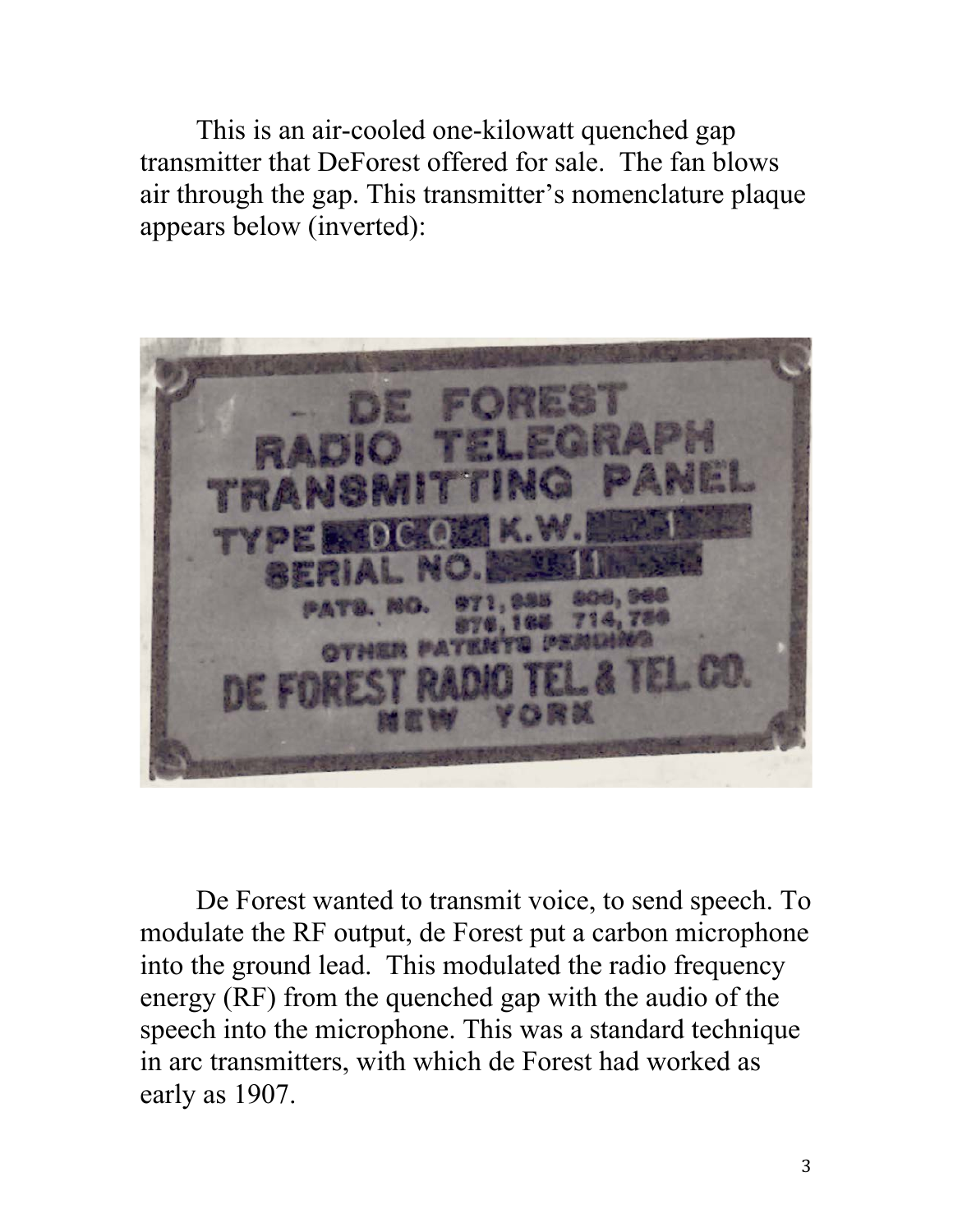

The company, the DE FOREST TELEPHONE & TELEGRAPH CO. New York, made its offerings in a leather bound catalog of photographs and drawings from photos (for reproduction). Bob found this catalog in the archives. It offered this transmitter for sale in the same catalog as the otherwise un-described wagon. The transmitter and receiver in the wagon appear as the last page. The portable wagon transmitter looks to be using the same type of components as DeForest's DQC transmitter above.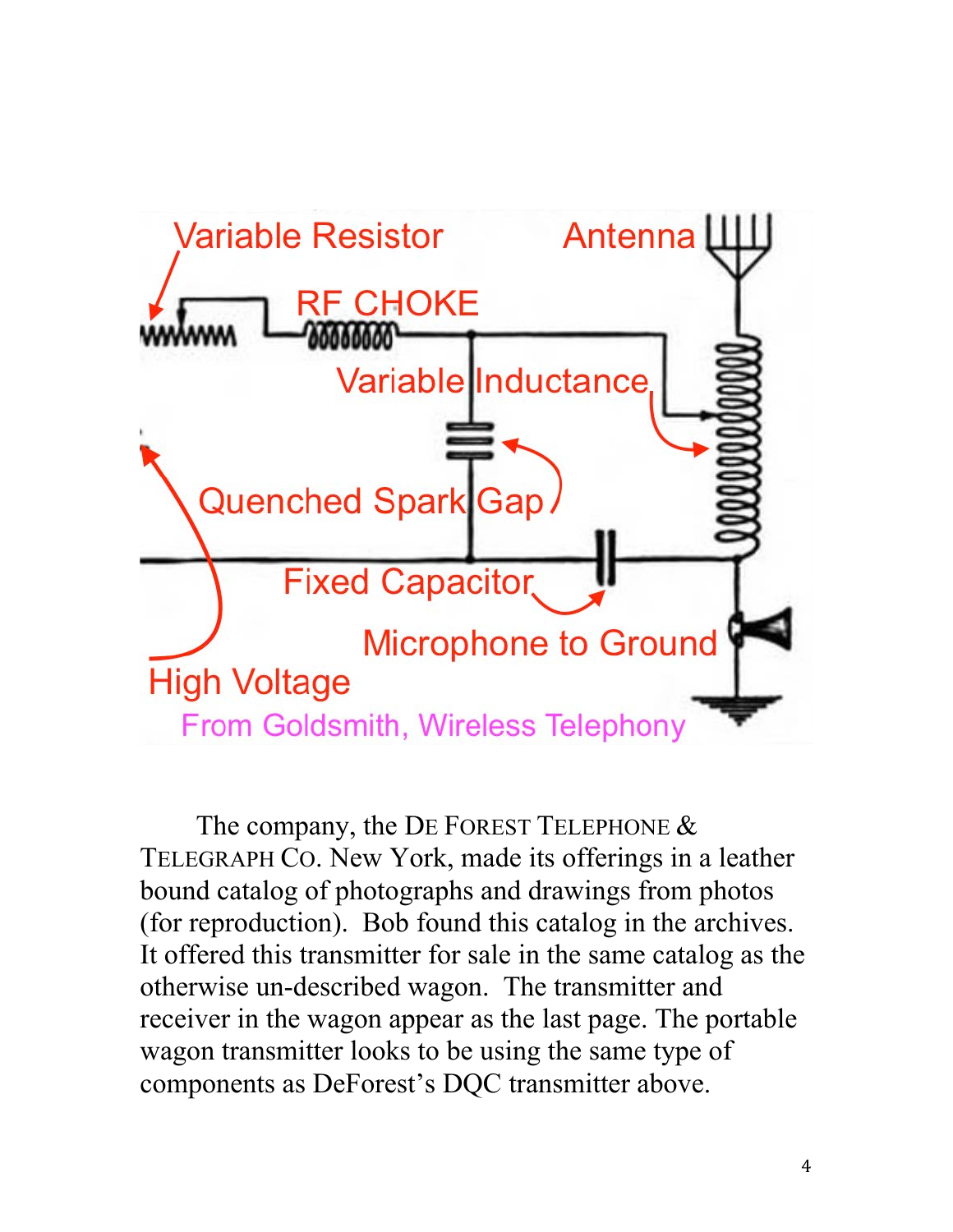The catalog presents many professional photographs of some transmitters but mostly receivers. Its cover appears below:



The archives of the Society of Wireless Pioneers provide a secure provenance for these images. Wireless scholar and pioneer Thorne Mayes sent the catalog to a principal of the Society of Wireless Pioneers, Henry Dickow, in 1968. In 1909 Dickow had formed the San Francisco Radio Club (still operating).

The image below is the un-annotated wireless wagon: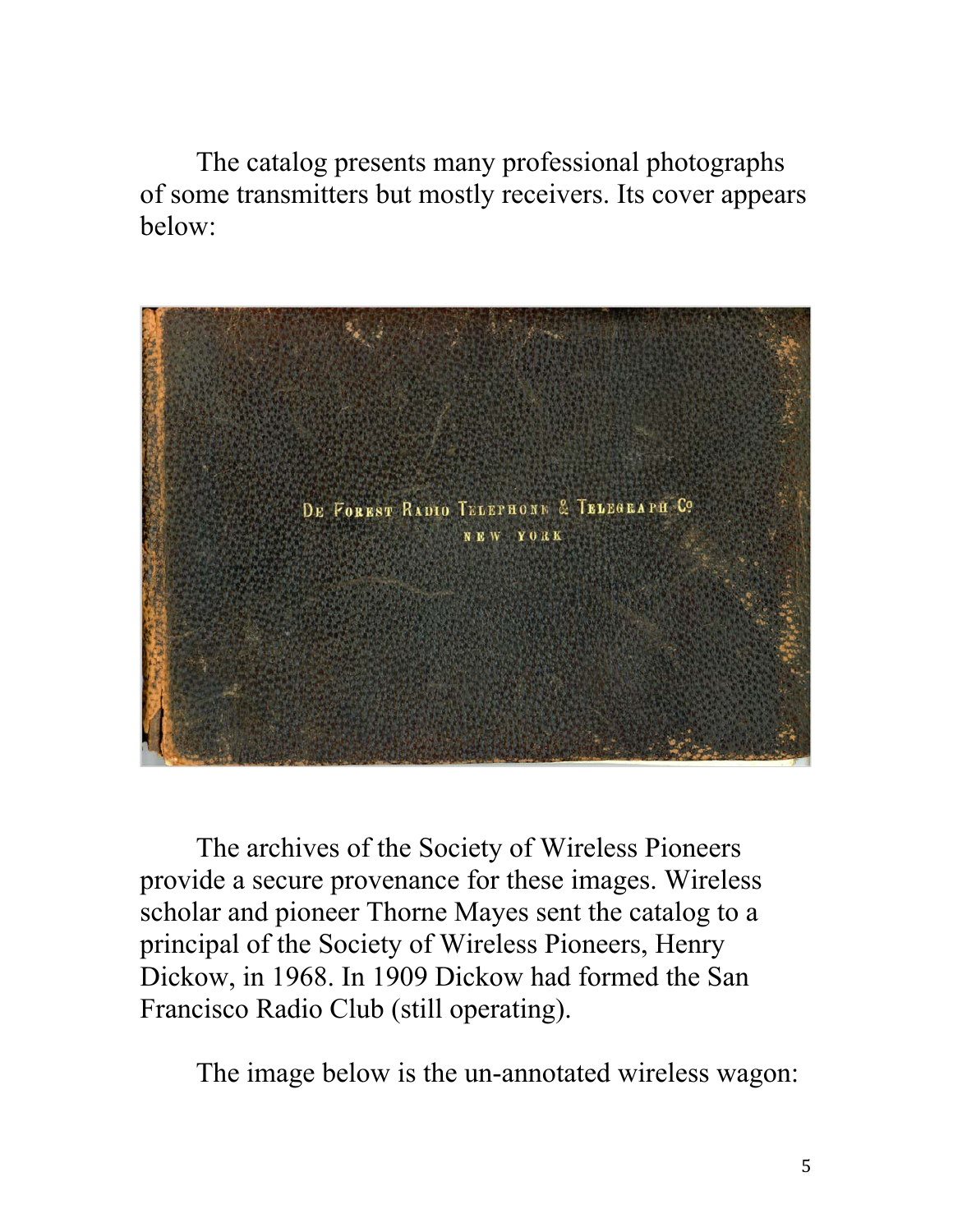

The receiver, and transmitter microphone, sit in the left front of the (extended) wagon, as do the controls.

Goldsmith's WIRELESS TELEPHONY provides a photograph, identified as the "DeForest portable Radiophone set":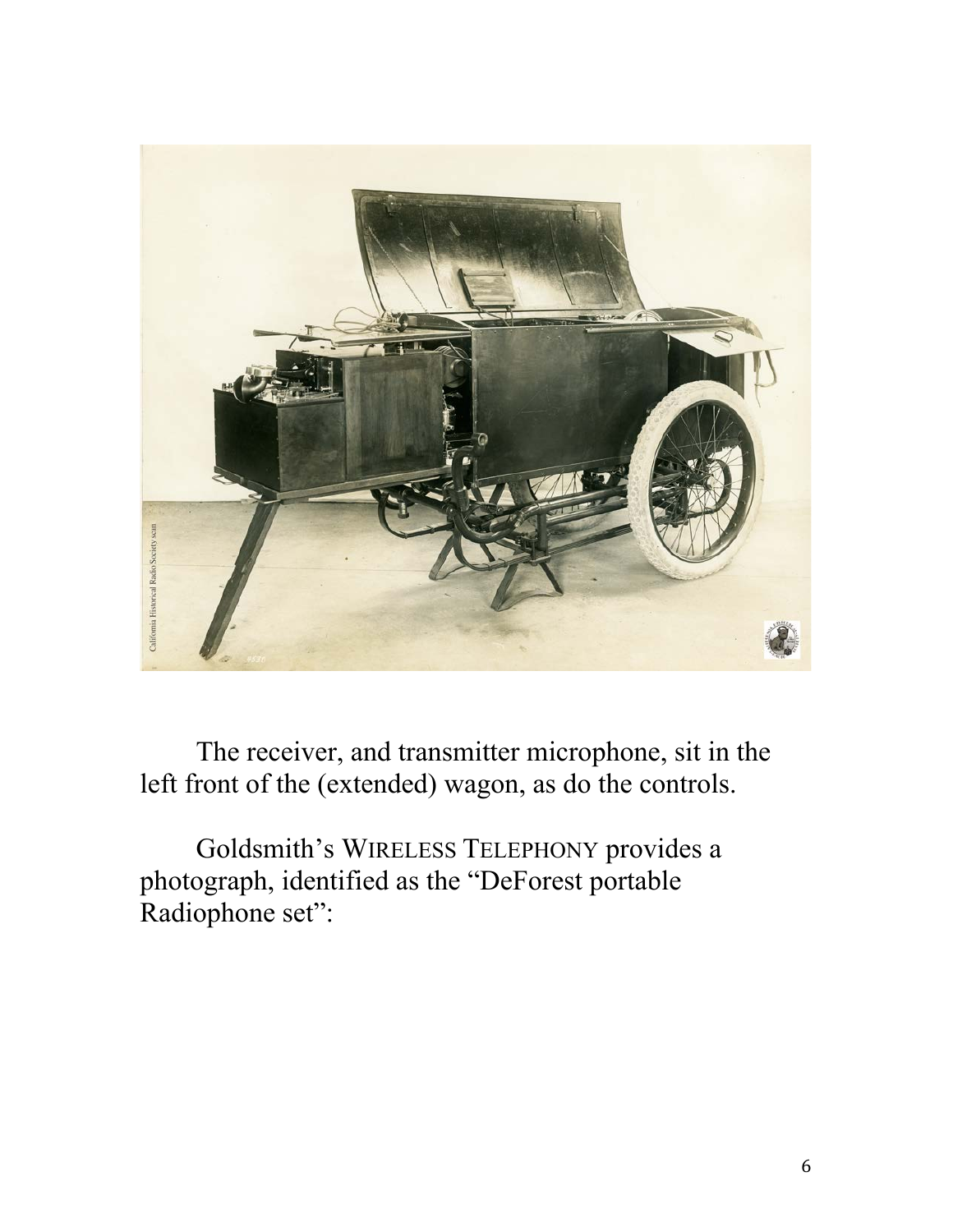

DeForest portable Radiophone set, from RADIO TELEPHONY by Alfred Norton Goldsmith fig 62 p 67ff (1918)

Goldsmith writes about some of the components of the wireless wagon, but not the wagon itself:

"[Lee de Forest] has worked with several types of radio-frequent [sic] spark radiophone transmitters, and two of these types will be here described.

"The first of these is a moderately high voltage, direct current system. The wiring diagram is given in Figure 60 [partially reproduced and annotated in this note]. As will be seen, a 1,000·volt, direct-current generator supplied a twosection quenching gap through a regulating resistance and choke coil. The gap itself is made of parallel studs of tungsten in air, with minute but regulable separation. Shunted around the gap is an oscillating circuit which is directly coupled to the antenna. Two heavy current microphones (sometimes air cooled by a blower) are connected in series in the ground lead of the antenna. \*\*\*